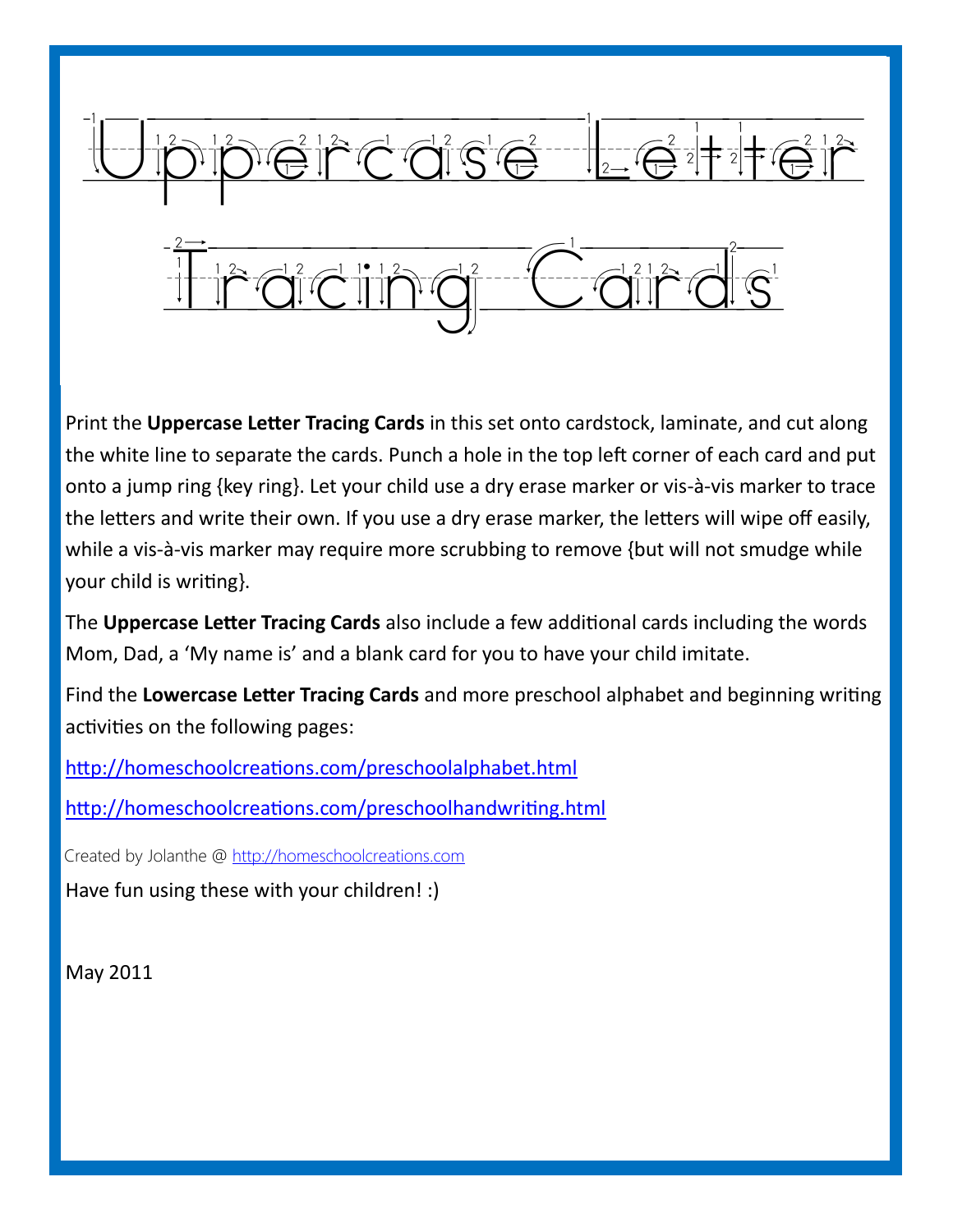

Created by Jolanthe @ http://homeschoolcreations.com Created by Jolanthe @ [http://homeschoolcreations.com](http://homeschoolcreations.blogspot.com)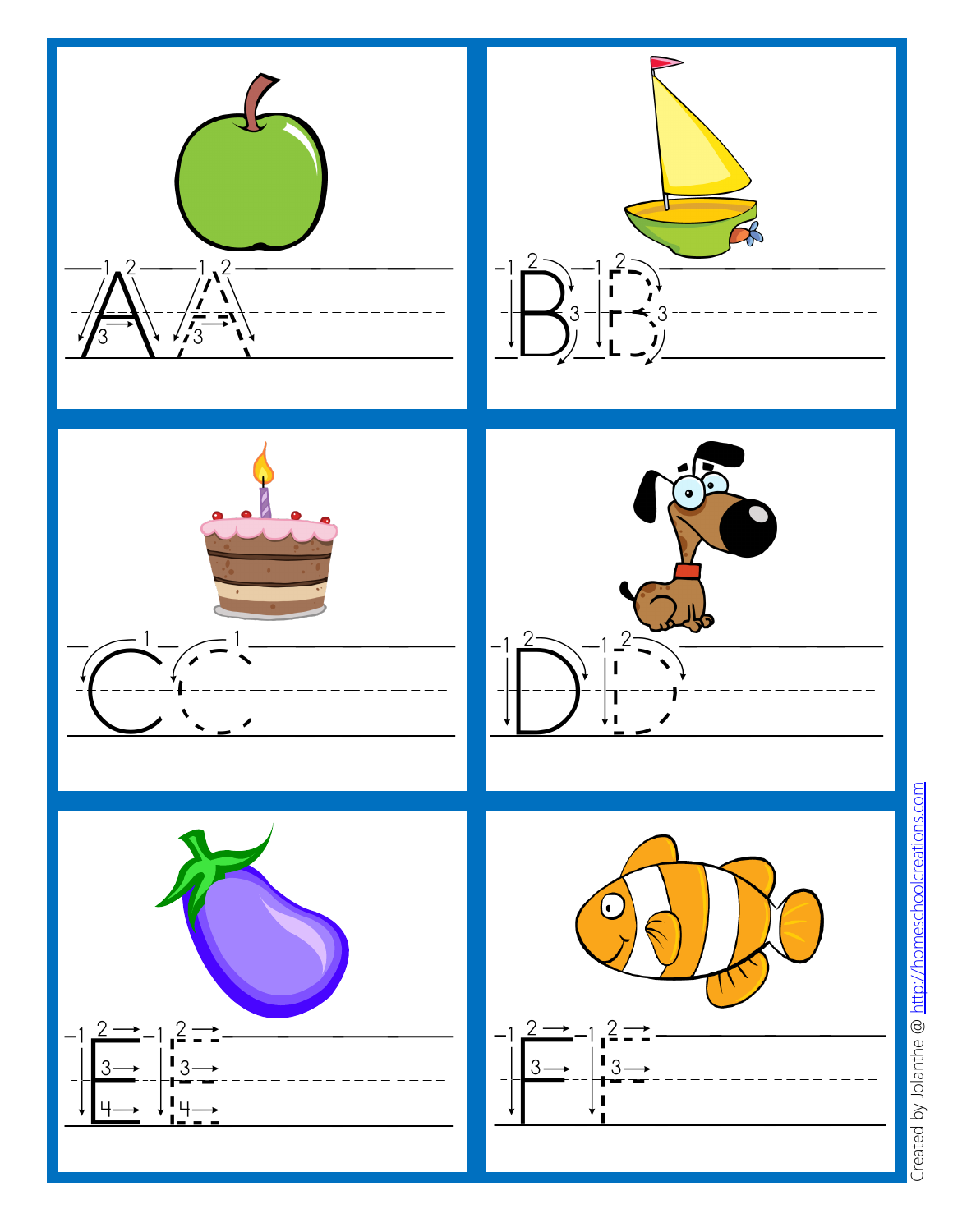

Created by Jolanthe @ http://homeschoolcreations.com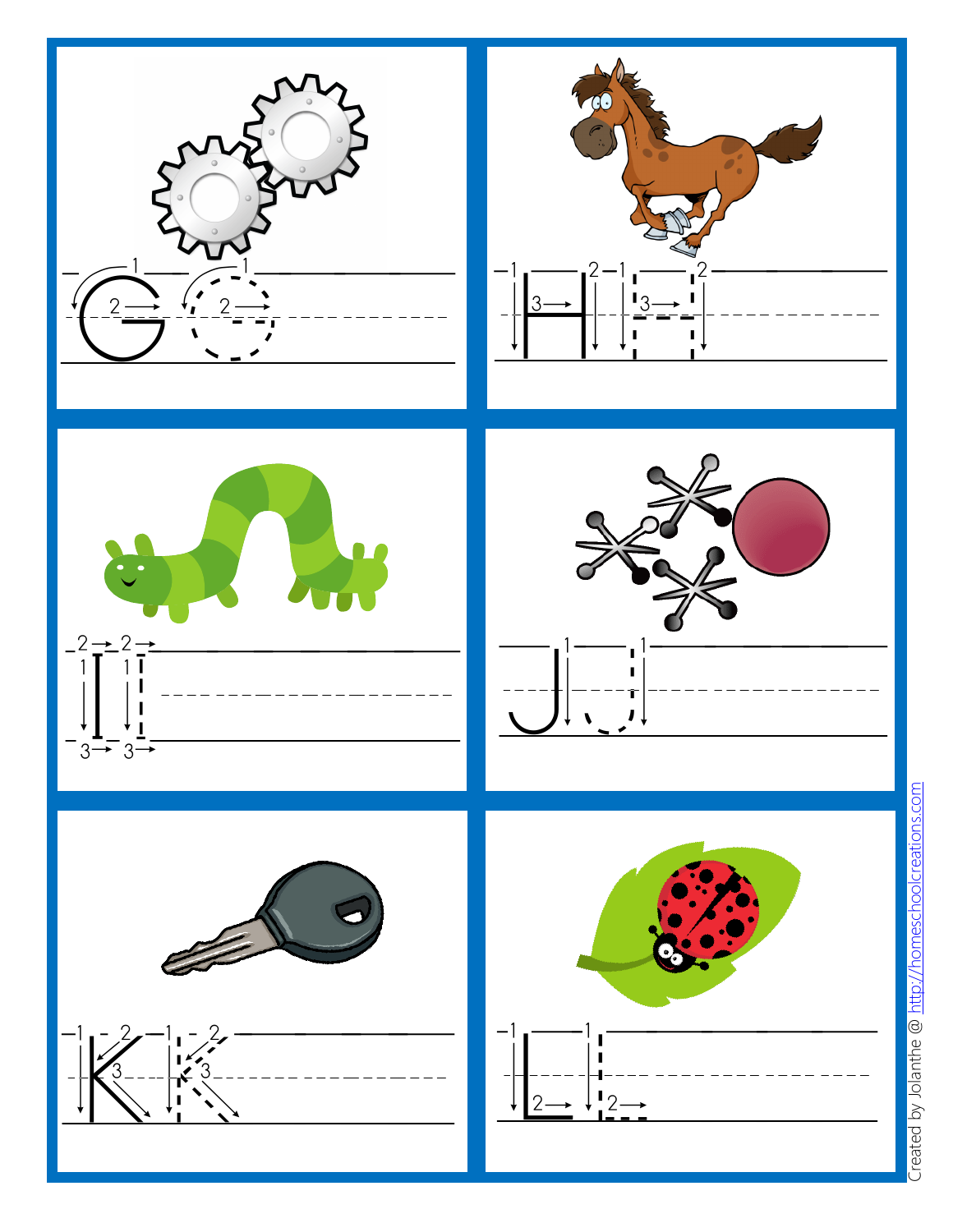

Created by Jolanthe @ http://homeschoolcreations.com Created by Jolanthe @ [http://homeschoolcreations.com](http://homeschoolcreations.blogspot.com)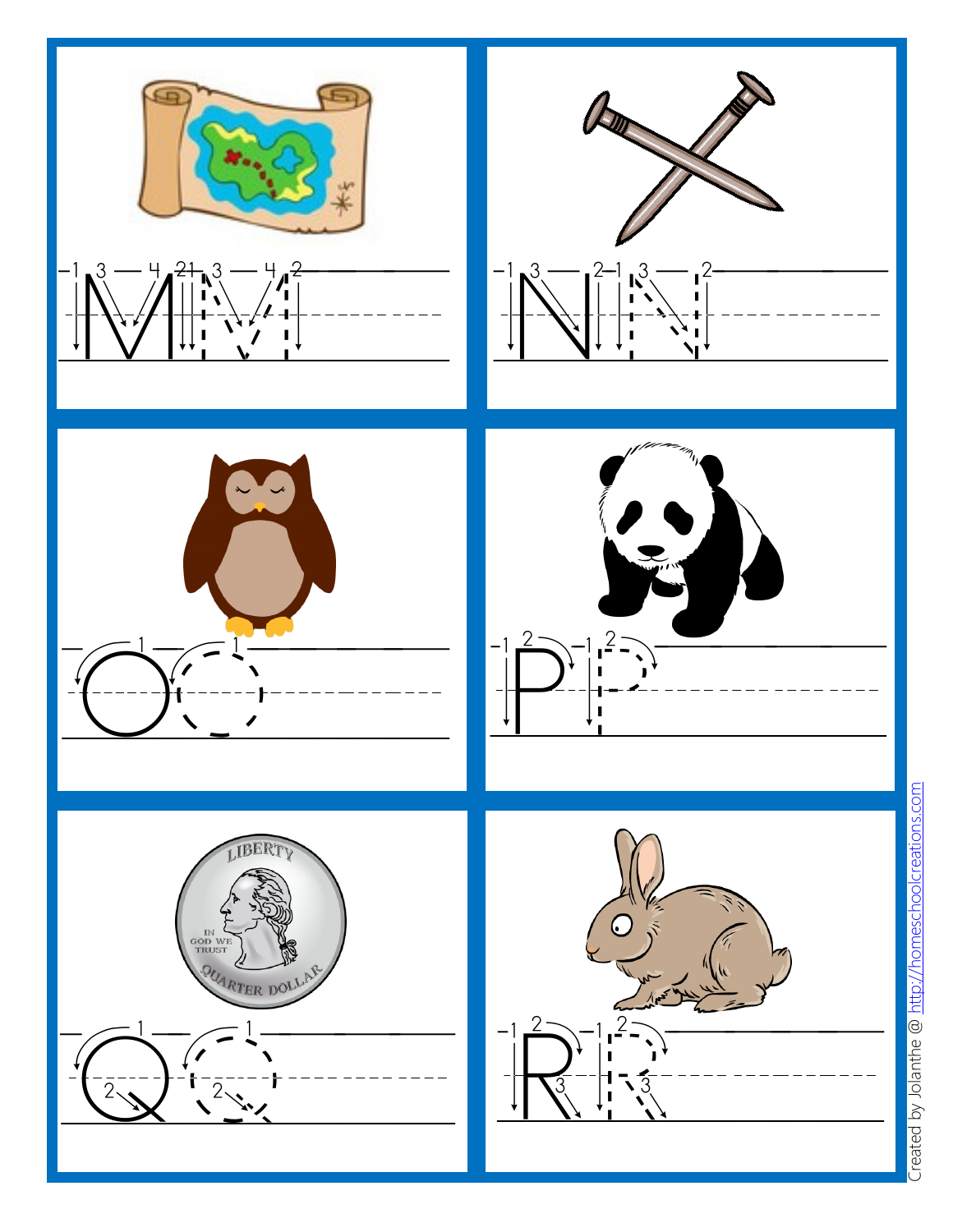